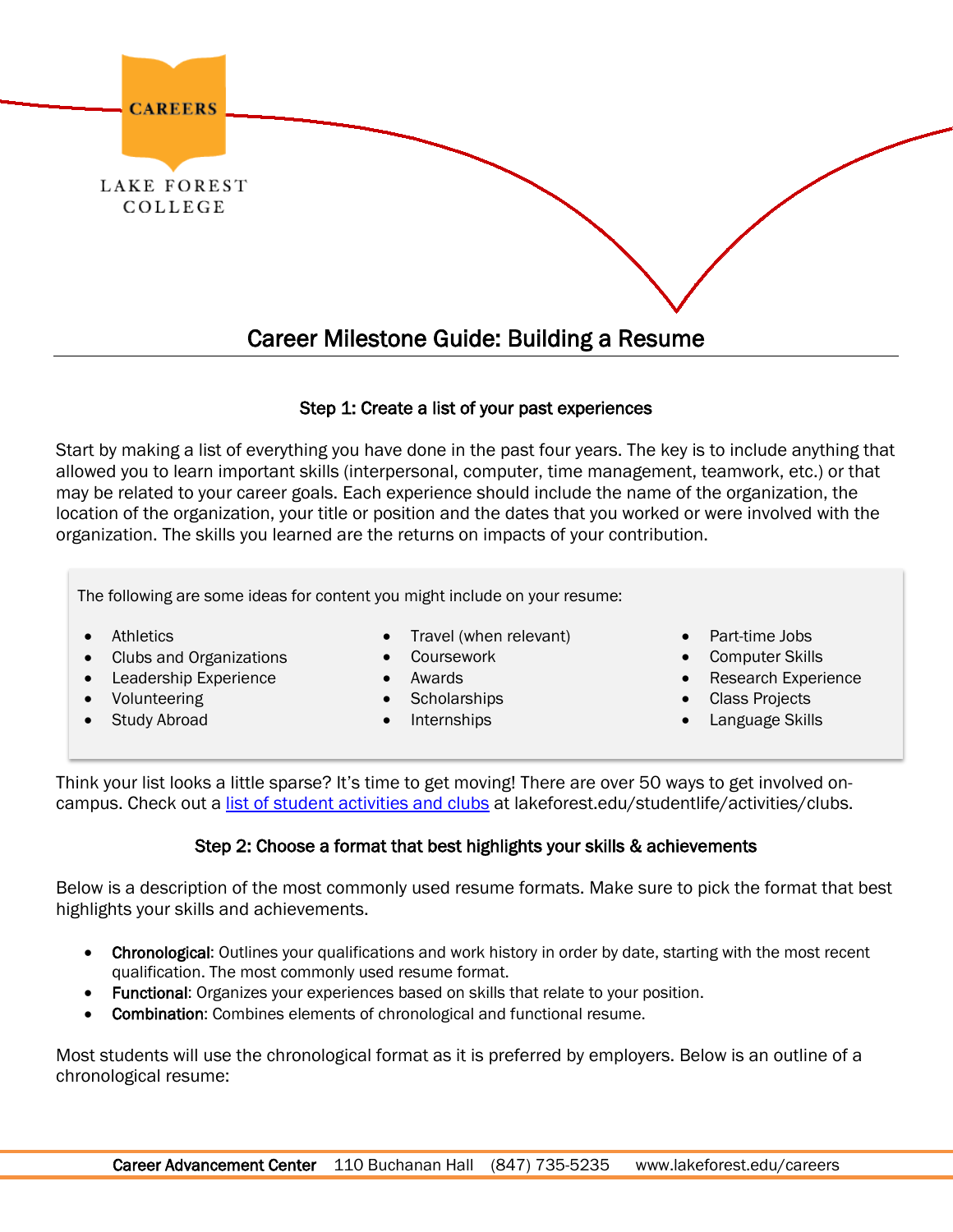Work/Internship/Volunteer Experience Name and Contact Information Education Honors & Awards Additional Skills

### Step 3: Edit, review and add details

Once you have created a list of experiences and chosen a format, add descriptions to each section to highlight your skills and achievements. Use action verbs to highlight your skills and to present yourself in a dynamic way.

EDUCATION: Start with the most recent degree first and work your way back. First and second year students can also list high school degrees in this section. Include the name of college or university, the degree to be earned, the anticipated graduation date, major(s) and minor(s). List GPA if 3.0 or higher.

Formatting Example:

| <b>EDUCATION</b>                         |                 |
|------------------------------------------|-----------------|
| <b>Name of the Institution, Location</b> | Expected (Year) |
| Degree:                                  | <b>GPA</b>      |
|                                          |                 |

Resume Sample:

**EDUCATION Lake Forest College, Lake Forest, IL Expected May 2014** Bachelor of Arts in Biology and History GPA: 3.3

EXPERIENCE: Describe jobs, internships, and volunteer work. Start with most recent experience first and work your way back. Include: job title/role, name of organization, location (city and state), and dates worked. For each entry, describe the work you did using an action verb and a results statement. For help, check out the list of suggested **Action Verbs and Results Words** in the Resource Library!

Formatting Example:

#### **WORK EXPERIENCE**

**Name of the Organization**, Location Dates Involved  *Position*

• Action Verb – Work you did – Results

Resume Sample:

### **WORK EXPERIENCE**

**Guitar Center**, Dallas, TX May 2013 – July 2013

 *Sales Associate*

• Provided customers with key product information reflecting their needs and goals resulting in exceeding sales goals by 20% for three months